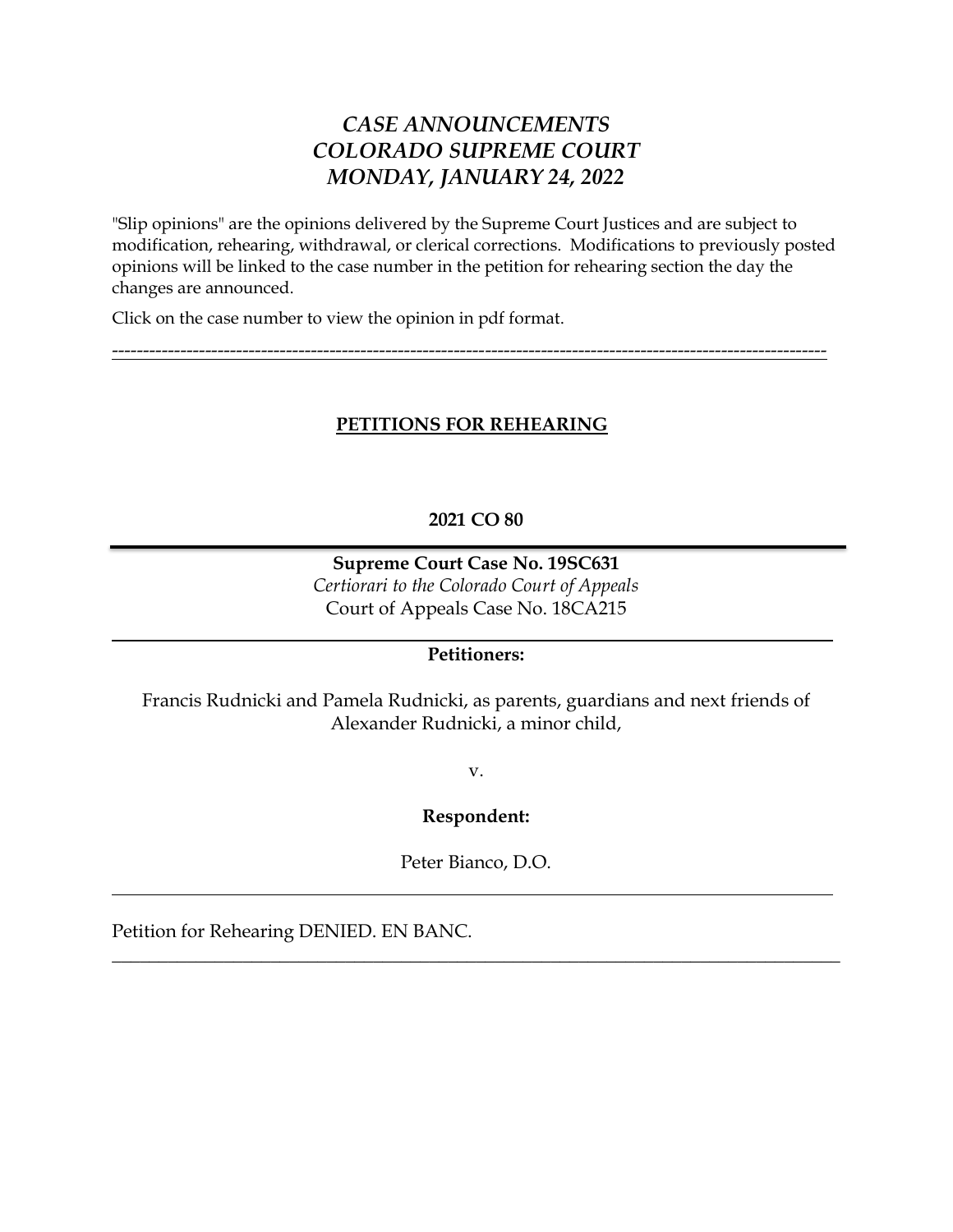# *COLORADO SUPREME COURT CASE ANNOUNCEMENTS*

-------------------------------------------------------------------------------------------------------------------

## **GRANTED PETITIONS FOR WRIT OF CERTIORARI**

# **No. 21SC390, Court of Appeals Case No. 20CA205**

### **Petitioner:**

Marshall P. Brown, in his official capacity as Director of Water of the City of Aurora Colorado,

v.

# **Respondent:**

Walker Commercial, Inc., a Colorado Corporation.

Petition for Writ of Certiorari GRANTED. EN BANC.

[REFRAMED] Whether the court of appeals erred in holding that C.R.C.P. 6(b)(2) applies to C.R.C.P. 106 and thus grants trial courts discretion to allow untimely C.R.C.P. 106(a)(4) complaints upon a finding of excusable neglect.

[REFRAMED] Whether the court of appeals erred in holding that C.R.C.P. 6(b)(2)'s excusable neglect standard parallels C.R.C.P. 60(b)'s excusable neglect standard.

[REFRAMED] Whether the court of appeals erred in addressing Walker's Claim 3 from the amended complaint and remanding the trial court's decision.

DENIED AS TO ALL OTHER ISSUES.

# **DENIED PETITIONS FOR WRIT OF CERTIORARI**

**No. 21SC475, Court of Appeals Case No. 18CA1949 Petitioner:** Marcus A. Vigil, v. **Respondent:** The People of the State of Colorado.

Petition for Writ of Certiorari DENIED. EN BANC.

---------------------------------------------------------------------------------------------------------------------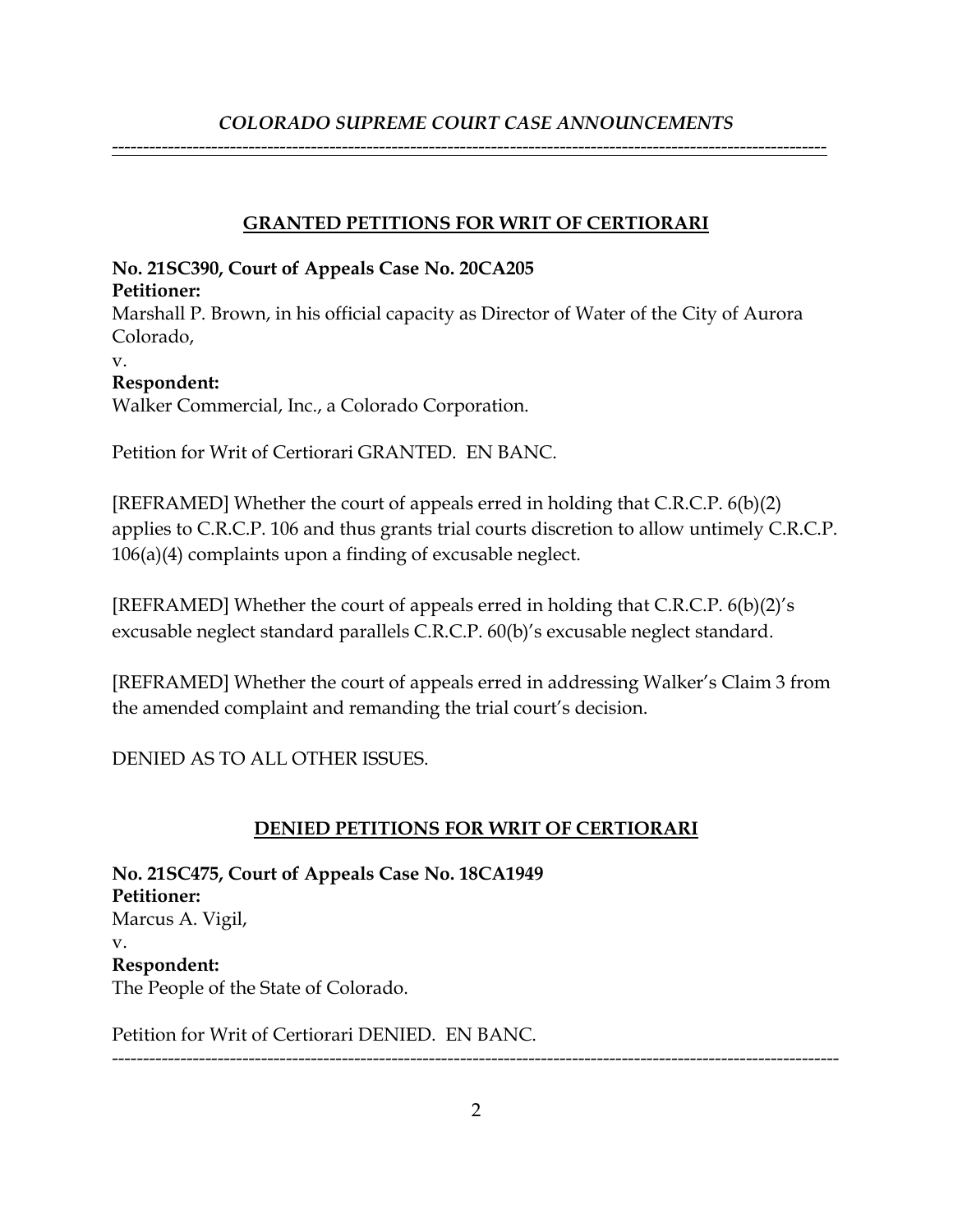-------------------------------------------------------------------------------------------------------------------

**No. 21SC543, Court of Appeals Case No. 19CA2058**

#### **Petitioner:**

Joseph G. Anthoney Martinez,

#### v.

## **Respondent:**

The People of the State of Colorado.

Petition for Writ of Certiorari DENIED. EN BANC.

### --------------------------------------------------------------------------------------------------------------------- **No. 21SC661, Court of Appeals Case No. 19CA2030 Petitioner:** Stanley Arms, LLC, v.

# **Respondent:** Centennial GC Holdings, LLC.

Petition for Writ of Certiorari DENIED. EN BANC. JUSTICE MÁRQUEZ does not participate.

--------------------------------------------------------------------------------------------------------------------- **No. 21SC663, Court of Appeals Case No. 18CA348**

#### **Petitioner:** Fredrick Forest, v.

## **Respondent:**

The People of the State of Colorado.

Petition for Writ of Certiorari DENIED. EN BANC.

# --------------------------------------------------------------------------------------------------------------------- **No. 21SC666, Court of Appeals Case No. 17CA1845 Petitioner:**

Robert D. Blanchard, a/k/a Roberta D. Blanchard, v. **Respondent:**

The People of the State of Colorado.

Petition for Writ of Certiorari DENIED. EN BANC.

---------------------------------------------------------------------------------------------------------------------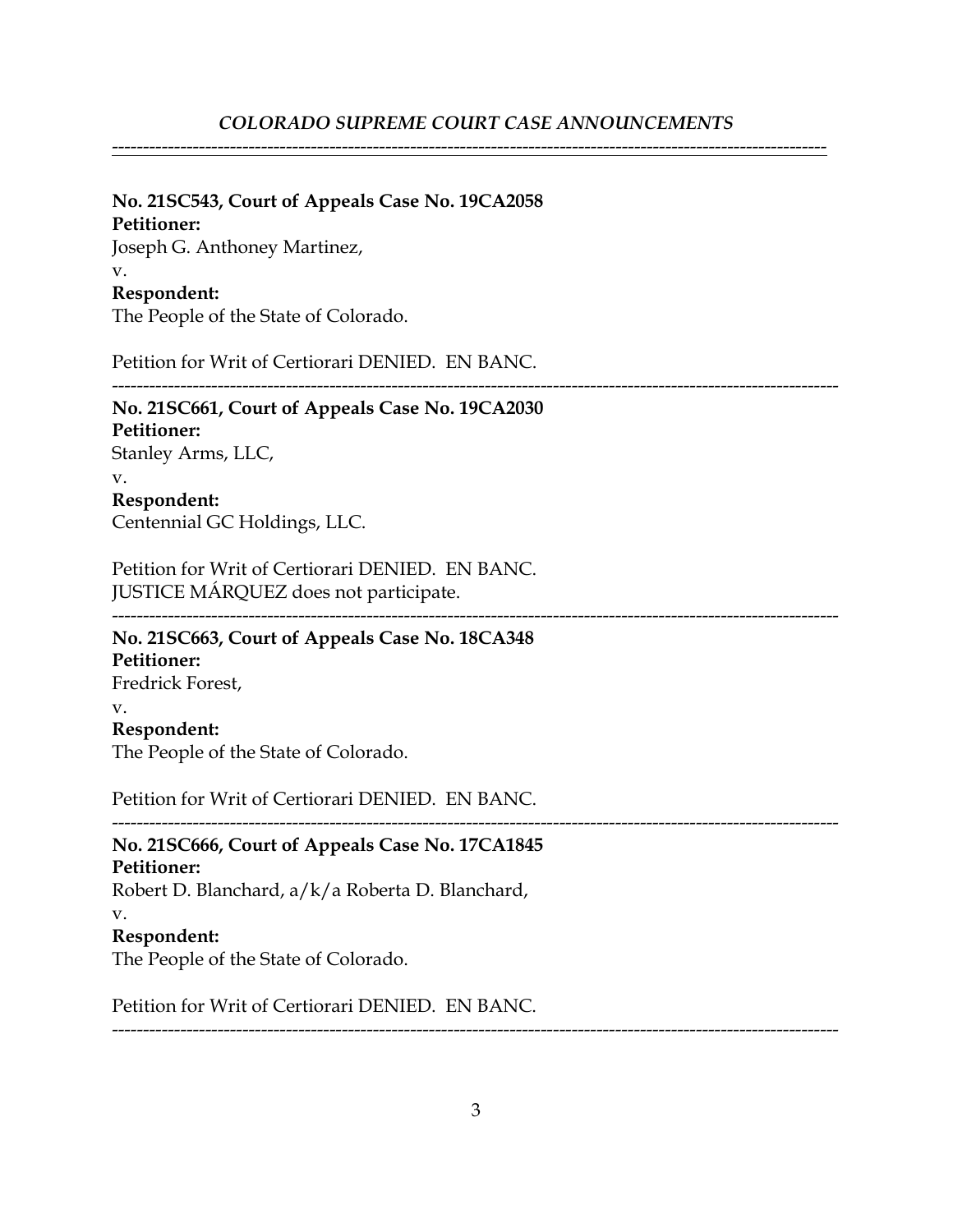-------------------------------------------------------------------------------------------------------------------

#### **No. 21SC724, Court of Appeals Case No. 21CA1091**

#### **Petitioner:**

Cedric Greene, v.

## **Respondent:**

St Vincent De Paul - Cardinal Manning Center.

Petition for Writ of Certiorari DENIED. EN BANC.

---------------------------------------------------------------------------------------------------------------------

# **No. 21SC746, Court of Appeals Case No. 21CA1209**

#### **Petitioner:**

Michael Joseph Roberts, Sr.,

v.

#### **Respondents:**

Timothy Flaherty, Timothy Kneen, Carl Vertuca, PDC LLC, and Riviera Country Club S de RL De CV (RCC).

Petition for Writ of Certiorari DENIED. EN BANC. JUSTICE HOOD does not participate.

---------------------------------------------------------------------------------------------------------------------

**No. 21SC770, Court of Appeals Case No. 21CA1090**

**Petitioner:** Cedric Greene, v. **Respondent:** Greyhound Lines Inc.

Petition for Writ of Certiorari DENIED. EN BANC.

--------------------------------------------------------------------------------------------------------------------- **No. 21SC938, Court of Appeals Case No. 21CA693 Petitioner:** S. R. K., v. **Respondent:** The People of the State of Colorado, **In the Interest of Minor Child:** J. R. D.

Petition for Writ of Certiorari DENIED. EN BANC.

---------------------------------------------------------------------------------------------------------------------